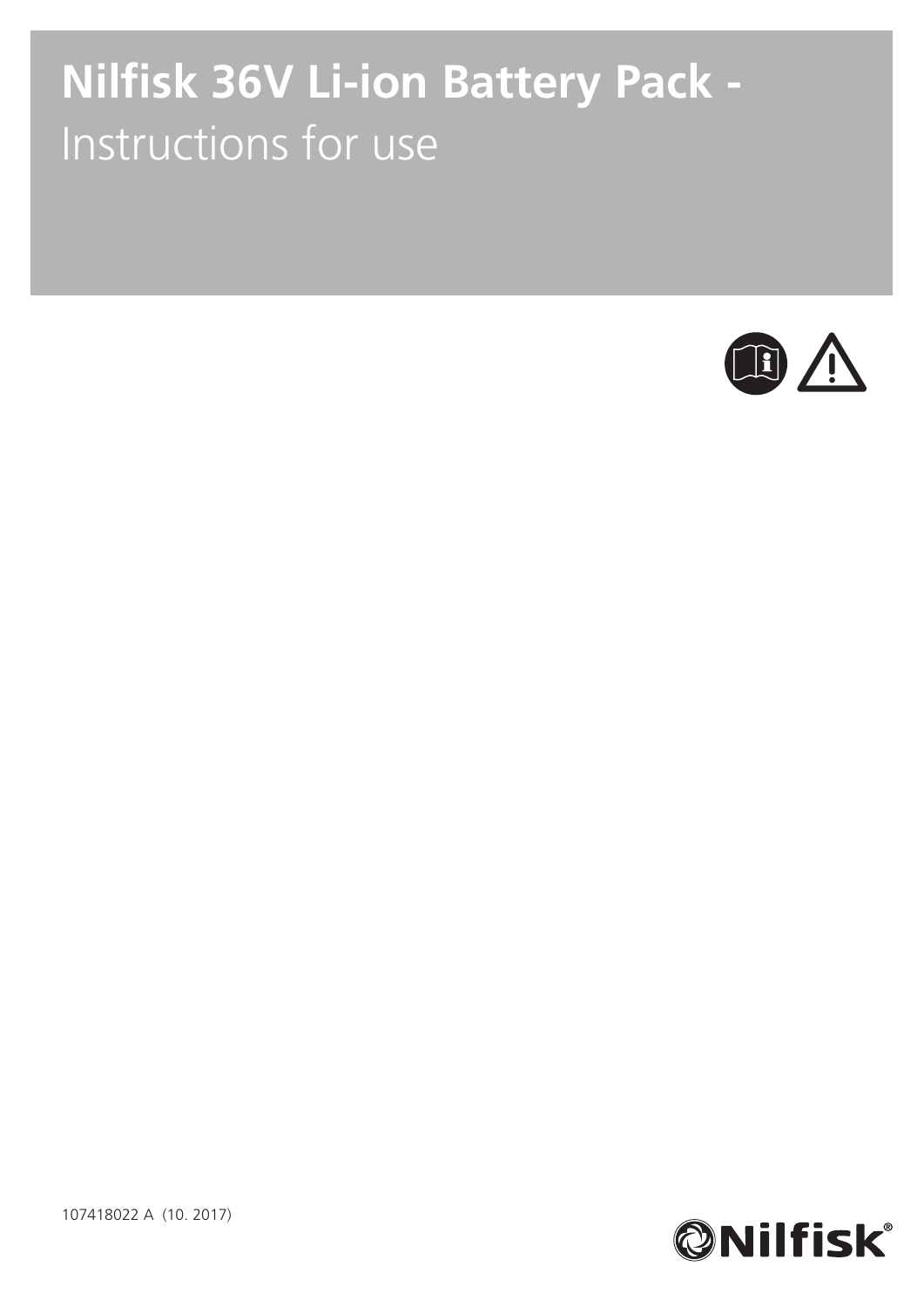| (EN)                    |  |
|-------------------------|--|
| (DE)                    |  |
| (FR)                    |  |
| (NL)                    |  |
| $(\sf{I}\Gamma)$        |  |
| (NO)                    |  |
| (SV)                    |  |
| (DA)                    |  |
| (FI)                    |  |
| (ES)                    |  |
| (PT)                    |  |
| (EL)                    |  |
| (TR)                    |  |
| (SL)                    |  |
| (HR)                    |  |
| (SK)                    |  |
| $\left($ CS $\right)$   |  |
|                         |  |
| (PL)                    |  |
| (HU)                    |  |
| <b>RO</b>               |  |
| BG)                     |  |
| (RU)                    |  |
| ET)                     |  |
| $\mathsf{L} \mathsf{V}$ |  |
| LT                      |  |
| <b>JA</b>               |  |
| ZH)                     |  |
| (KO)                    |  |
| TH)                     |  |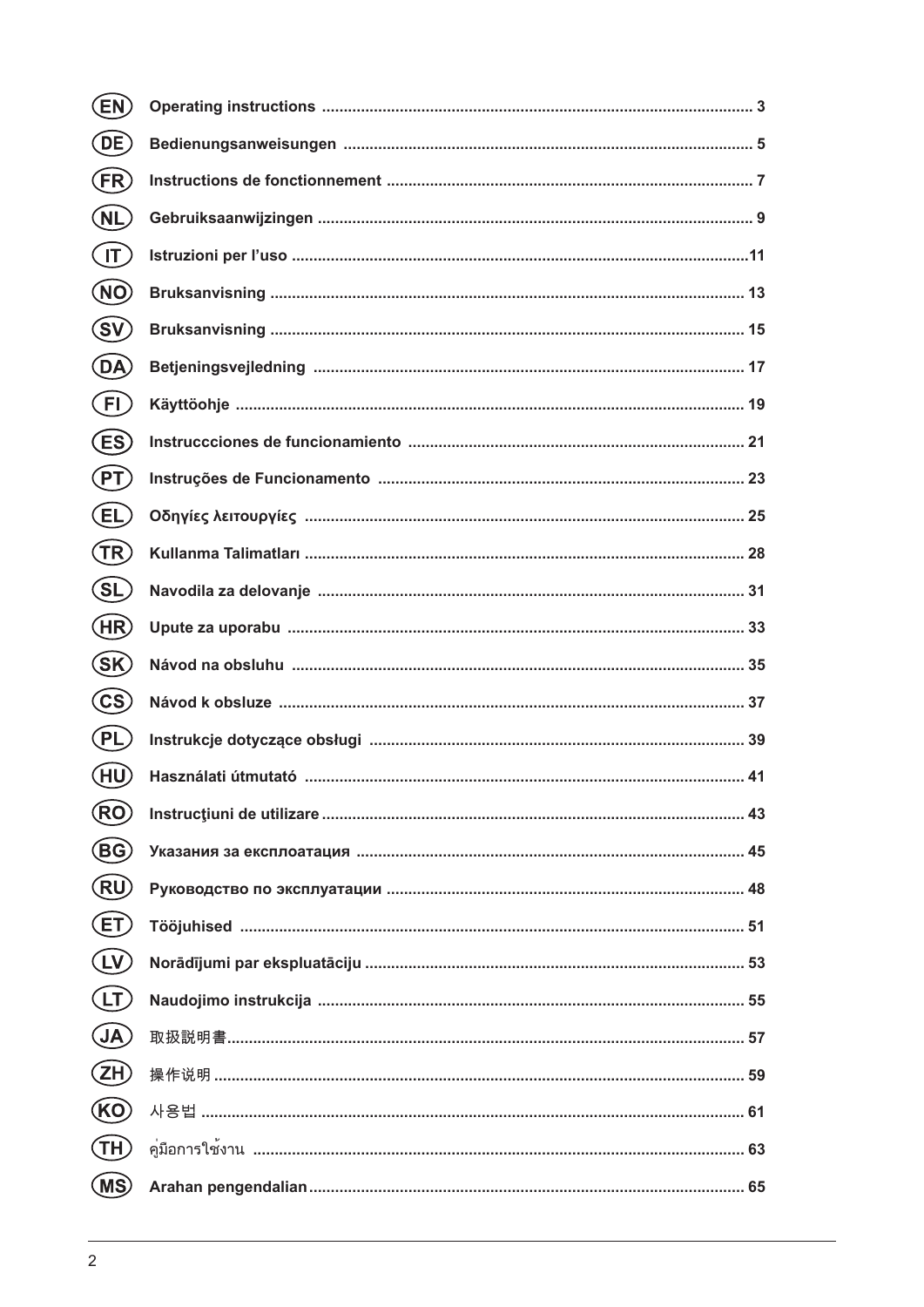# **1 Safety instructions WARNING**



• Read all safety warnings and all instructions. Failure to follow the warnings and instructions may result in electrical shock, fire and/ or serious injury.

# **WARNING**

- Recharge only with chargers specified by the manufacturer. A charger that is suitable for one type of battery pack may create a risk of fire when used with another battery pack.
- When battery pack is not in use, keep it away from other metal objects, like paper clips, coins, keys, nails, screws or other small metal objects that can make a connection from one terminal to another. A short-circuit of the battery terminals can lead to burns, fire and serious injury.
- Under abusive condition, liquid may be ejected from the battery; avoid contact. If contact accidentally occurs, flush with water. If liquid contacts eyes, additionally seek medical help. Liquid ejected from battery may cause irritation or burns.
- Do not use a battery pack or appliance that is damaged or modified. Damaged or modified batteries may exhibit unpredictable behaviour resulting in fire, explosion or risk of injury.
- Do not expose a battery pack or appliance to fire or excessive temperature. Exposure to fire or temperature above 130°C (266°F) may cause explosion.
- Follow all charging instructions and do not charge the battery pack outside of the temperature range specified in this instruction. Charging improperly or at temperatures outside the specified range may damage the battery and increase the risk of fire.
- Do not open, modify or attempt to repair the battery pack.
- Do not charge the battery pack in a damp or wet environment
- Do not cover the charger or the battery pack by cloth or anything else. The charger and battery pack heats up during charge and lack of ventilation may result in fire or serious injury.
- Do not use the battery pack for appliances that it is not intended for.
- Keep battery packs and chargers away from children if not thoroughly supervised
- Keep the battery pack, including the ventilation channels and contact areas clean from dirt and moisture. Avoid that dirt and moisture is getting inside the battery pack during cleaning
- Failure to comply with these warnings can lead to explosion, fire, leakage and/or serious injury

# **2** Introduction<br>2.1 Instructions for use

# **2.1 Instructions for use**

This manual will help you get the most from your Nilfisk appliance.

Prior to using the appliance for the first time, be sure to read this document through and keep it ready to hand.

Besides the operating instructions and the binding accident prevention regulations valid in the country of use, observe recognised regulations for safety and proper use.

# RATING PLATE

The Model Number and Serial Number of your machine are shown on the rating plate on the machine. This information is needed when ordering spare parts for the machine. Use the space below to note the Model Number and Serial Number of your machine for future reference.

MODEL NUMBER \_\_\_\_\_\_\_\_\_\_\_\_\_\_\_\_\_\_\_\_\_\_\_\_\_\_\_\_\_\_\_

SERIAL NUMBER \_\_\_\_\_\_\_\_\_\_\_\_\_\_\_\_\_\_\_\_\_\_\_\_\_\_\_\_\_\_\_

# **2.2 Operation**

# **Charging of the battery pack**

The battery pack is delivered approx. 30 % charged because this gives a long storage time and a safe transportation.

Connect the charger directly to the battery pack or via the appliance or mount the battery pack in the charger depending on the application. (See the User guide for the charger or for the appliance).

The battery pack should be charged in a dry environment and within an ambient temperature range of 0°C to +40°. (32°F to +104°F)

The battery pack has an integrated Battery Management System, which protects the cells against abusive charging and discharging. The system also maximizes the battery life by balancing the cells during charge.

# **Storage of the battery pack**

A fully discharged battery pack should not be stored uncharged for more than 4-weeks maximum.

A 30 % charged battery pack (2 Green LED's) can be stored for up to 24 month in a temperature range from -20 to +40°C. (-4°F to +104°F)

Failure to observe the guide line for storage, might lead to a defect battery pack, which must be disposed of. (See section Disposal of Battery pack).

# **2.3 FUEL Gauge**



The battery pack contains the above "Display", which consists of a Button to activate the display if not under charge or discharge, 6 green LED's to indicate the remaining capacity, a Yellow LED to give warnings and a Red LED to show errors. The available battery capacity is indicated by the first 6 LED's as follows:

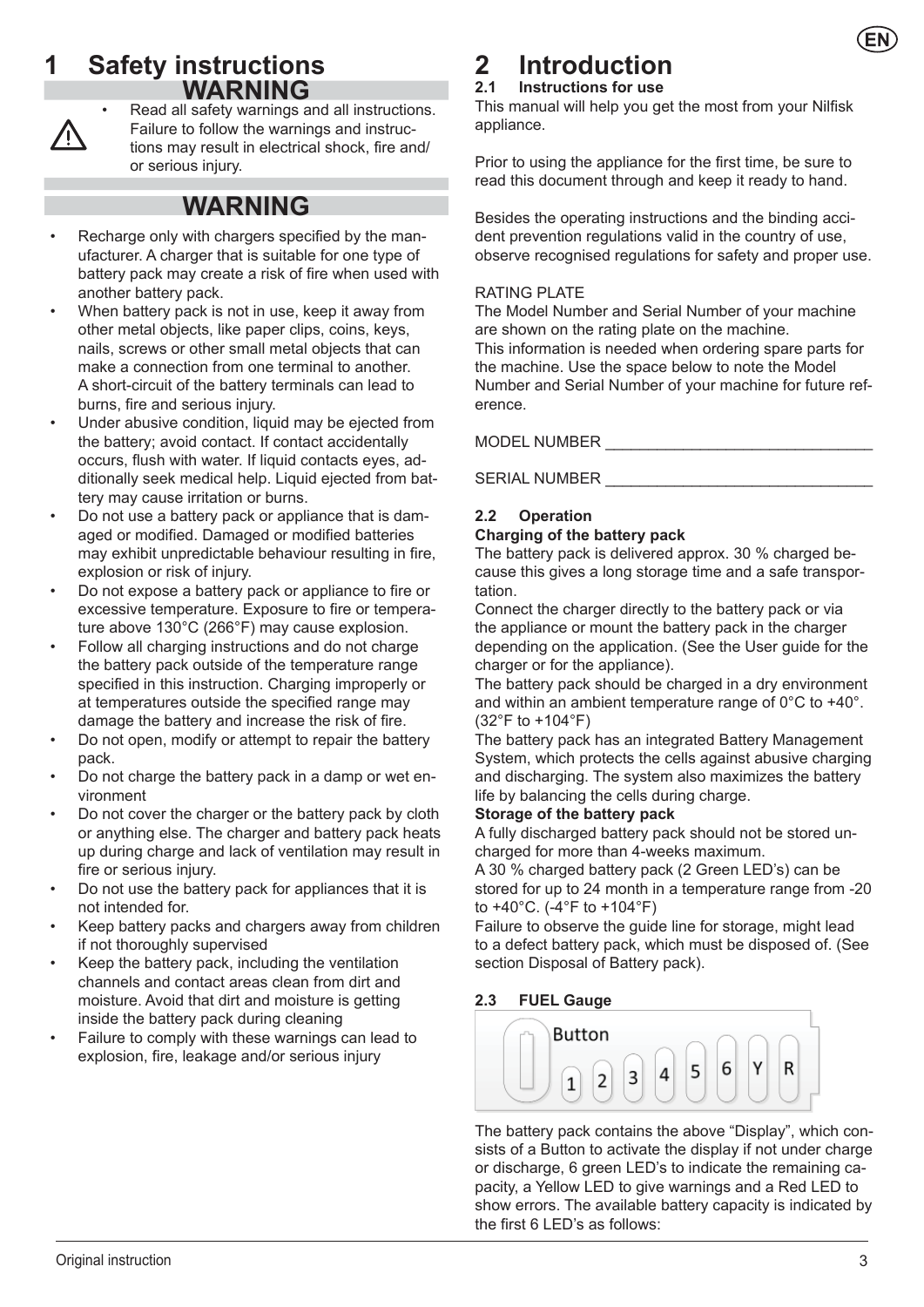| 1 <sup>st</sup> Green LED (Flashing):                    | $< 15 \%$    |  |  |
|----------------------------------------------------------|--------------|--|--|
| 1st Green LED (Solid):                                   | $\geq 15 \%$ |  |  |
| 2 <sup>nd</sup> Green LED:                               | $\geq 30 \%$ |  |  |
| 3rd Green LED:                                           | $\geq 45 \%$ |  |  |
| 4 <sup>th</sup> Green LED:                               | $\geq 60 \%$ |  |  |
| 5 <sup>th</sup> Green LED:                               | $\geq 75 \%$ |  |  |
| 6 <sup>th</sup> Green LED:                               | $\geq 90 \%$ |  |  |
| The 6 green LED's are "rolling" during charge and static |              |  |  |
| during discharge.                                        |              |  |  |

The **Yellow** and **Red** LED gives the following information during charging:

# **Yellow LED (Solid): High or low temperature**

The battery pack temperature is high or low and the charging time is prolonged, depending on the charger type. Regular charging will start automatically when the battery temperature is within the recommended temperature range.

# **Yellow LED (Flashing): No charging**

The charger has been disconnected before the battery pack was fully charged.

# **Red LED (Flashing): No charging**

The battery cell temperature is lower than 0°C (32°F) or higher than +50°C (+122°F). Charging will start automatically when the battery temperature is within a chargeable temperature.

The **Yellow** and **Red** LED gives the following information during discharging:

**Yellow LED (Flashing): Low capacity**

A flashing **Yellow** LED together with a flashing **Green**  LED indicates that the capacity is low and that the battery pack needs recharging.

A flashing **Yellow** LED without a flashing **Green** LED indicates that the battery pack is empty and needs recharging.

# **Red LED (Fast flashing): No discharging**

The battery temperature is lower than -20°C (-4°F) or higher than +55°C (+131°F). (Wait until the battery temperature is within operative temperature) The **Red** LED will also give a fast flashing if the battery

pack is overloaded. (Remove the overload)

**Red** LED (3 Fast flashes followed by pause) The battery pack is defect and beyond repair and should not be used anymore.

**All LED's** will go off approx. 10 seconds after the pack has been fully charged in order to reduce the energy consumption. All the LED's will also go off approx. 10 seconds after a "Button" activation or after deactivation of the appliance.

# **Specifications**

| Battery pack              | 10S4P-UR18650RX      |            |
|---------------------------|----------------------|------------|
| Voltage (Nominal)         | 36-volt              |            |
| Capacity                  | See label on battery |            |
| Compatible chargers       | FW8060/48            |            |
|                           | <b>BC500</b>         |            |
| Charge time up to 90 % of | FW8060/48            | 6 Hours    |
| full charge               | <b>BC500</b>         | 40 minutes |

Specifications and details are subject to change without prior notice.

# **2.4 Disposal of Battery pack**

 This symbol indicates that this battery pack may not  $\mathbb{C}\!\!\!\blacklozenge$  be discarded together with household waste, but must be collected separately.

Damaged or old battery packs should be disposed of in compliance with applicable federal, state/provincial and local regulations including the use of applicable collection points for recycling.

# **2.5 Further support**

For further queries, please contact the Nilfisk service representative responsible for your country or visit our web site; www.nilfisk.com

# **2.6 Before use**

Before starting up your appliance, please check it carefully for any defects. If you find any, do not start up your appliance.

- When the appliance is delivered, carefully inspect the shipping carton and the appliance for damage.
- If damage is evident, save the shipping carton so that it can be inspected. Contact the Nilfisk Customer Service Department immediately to file a freight damage claim.

4 Original instruction